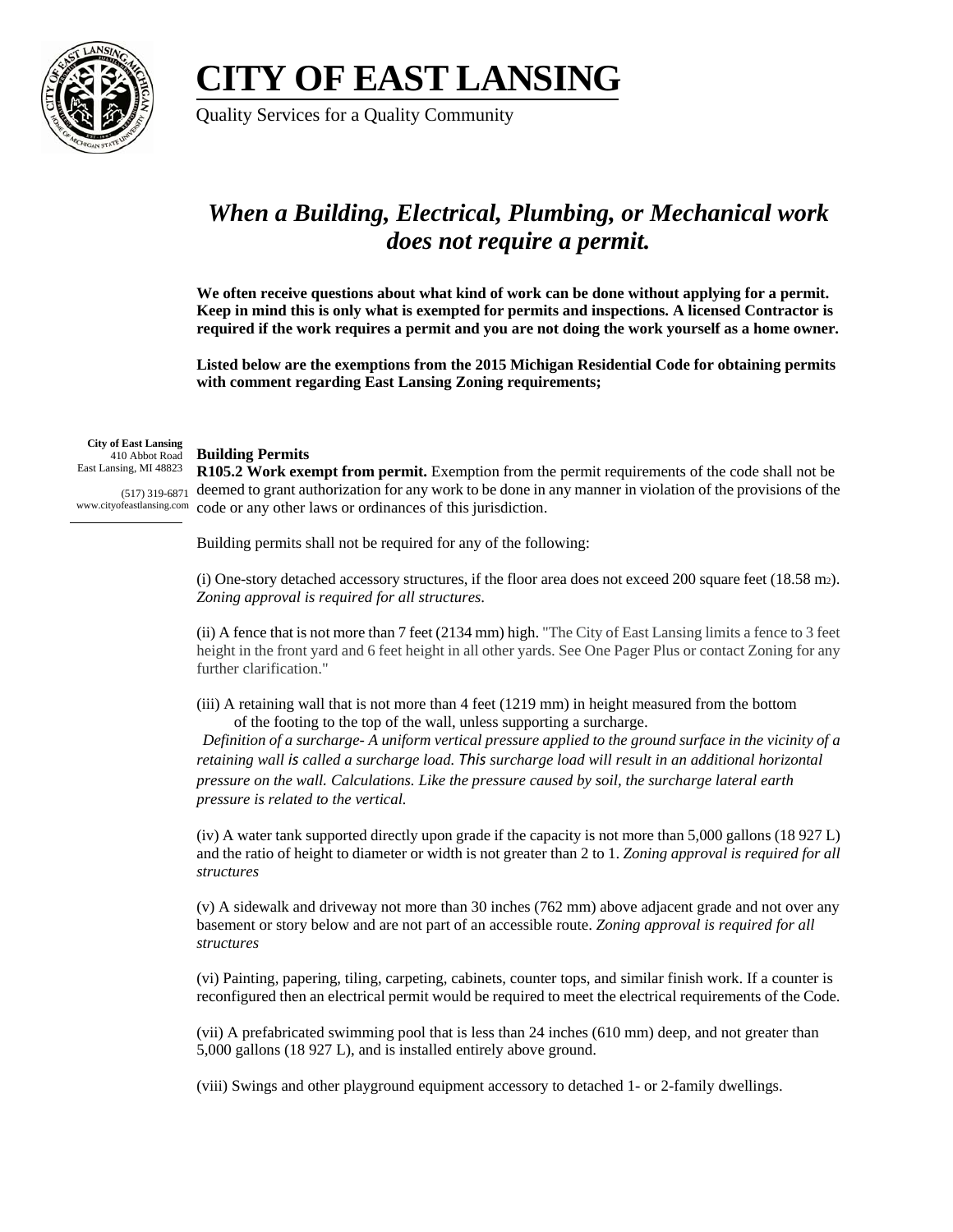(ix) Window awnings in group R-3 and U occupancies, supported by an exterior wall that do not project more than 54 inches (1372 mm) from the exterior wall and do not require additional support, as applicable in Section 101.2 and group U occupancies.

(x) Decks not exceeding 200 square feet  $(18.58 \text{ m}_2)$  in area, that are not more than 30 inches (762 mm) above grade at any point as prescribed by Section R312.1.1, are not attached to a dwelling or its accessory structures, are not within 36 inches (914 mm) of a dwelling or its accessory structures, and do not serve any ingress or egress door of the dwelling or its accessory structures *Zoning approval is required for all structures*

> Please contact the Building Inspector if you have any questions. 517-319-6921, or email tschultz@cityofeastlansing.com

(b) **Electrical permits** shall not be required, as in accordance with the Michigan electrical code, R408.30801to R 408.30880, for any of the following:

(i) Repairs and maintenance: [Minor repair work,](https://www.legislature.mi.gov/(S(bhnasn2u44ubspj1evr4oxa1))/mileg.aspx?page=MclPASearch) including the replacement of lamps or the connection of approved portable electrical equipment to approved permanently installed receptacles. (ii) Radio and television transmitting stations: The provisions of the code do not apply to electrical equipment used for radio and television transmissions,

but do apply to equipment and wiring for power supply and to the installation of towers and antennas. (iii) Temporary testing systems: A permit is not required for the installation of any temporary system required for the testing or servicing of electrical equipment or apparatus.

Please contact the Electrical Inspector, Bryan Thomas, if you have any questions 517-319-6807 or email bthomas@cityofeastlansing.com

(c) **Mechanical permits** shall not be required for any of the following:

(i) A portable heating or gas appliance that has inputs of less than 30,000 BTU's per hour.

(ii) Portable ventilation appliances and equipment.

(iii) A portable cooling unit.

(iv) Steam, hot water, or chilled water piping within any heating or cooling equipment or appliances regulated by this code.

(v) Replacement of any minor part that does not alter the approval of equipment or an appliance or make such equipment or appliance unsafe.

(vi) A portable evaporative cooler.

(vii) Self-contained refrigeration systems that contain 10 pounds (4.5 kg) or less of refrigerant, or that are actuated by motors of 1 horsepower

(0.75kW) or less.

(viii)Portable fuel cell appliances that are not connected to a fixed piping system and are not interconnected to a power grid.

(ix) An oil burner that does not require connection to a flue, such as an oil stove and a heater equipped with a wick.

(x) A portable gas burner that has inputs of less than 30,000 BTU's per hour.

(xi) When changing or relocating a gas meter or regulator, a permit is not required when installing gas piping which shall be limited to 10 feet (3005 mm) in length and not more than 6 fittings. (xii) When installing geothermal vertical closed loops under the supervision of a mechanical contractor licensed in HVAC as long as the company meets both the following:

(A) Has obtained a certificate of registration as a well drilling contractor pursuant to part 127 of the public health code, 1978, PA 368, MCL 333.12701 to 333.12771.

(B) Has installed the geothermal vertical closed loops in accordance with the department of environmental quality's best practices regarding geothermal heat pump closed loops.

Exemption from the permit requirements of this code shall not be deemed to grant authorization for work to be done in violation of the provisions of this code or other laws or ordinances of this jurisdiction.